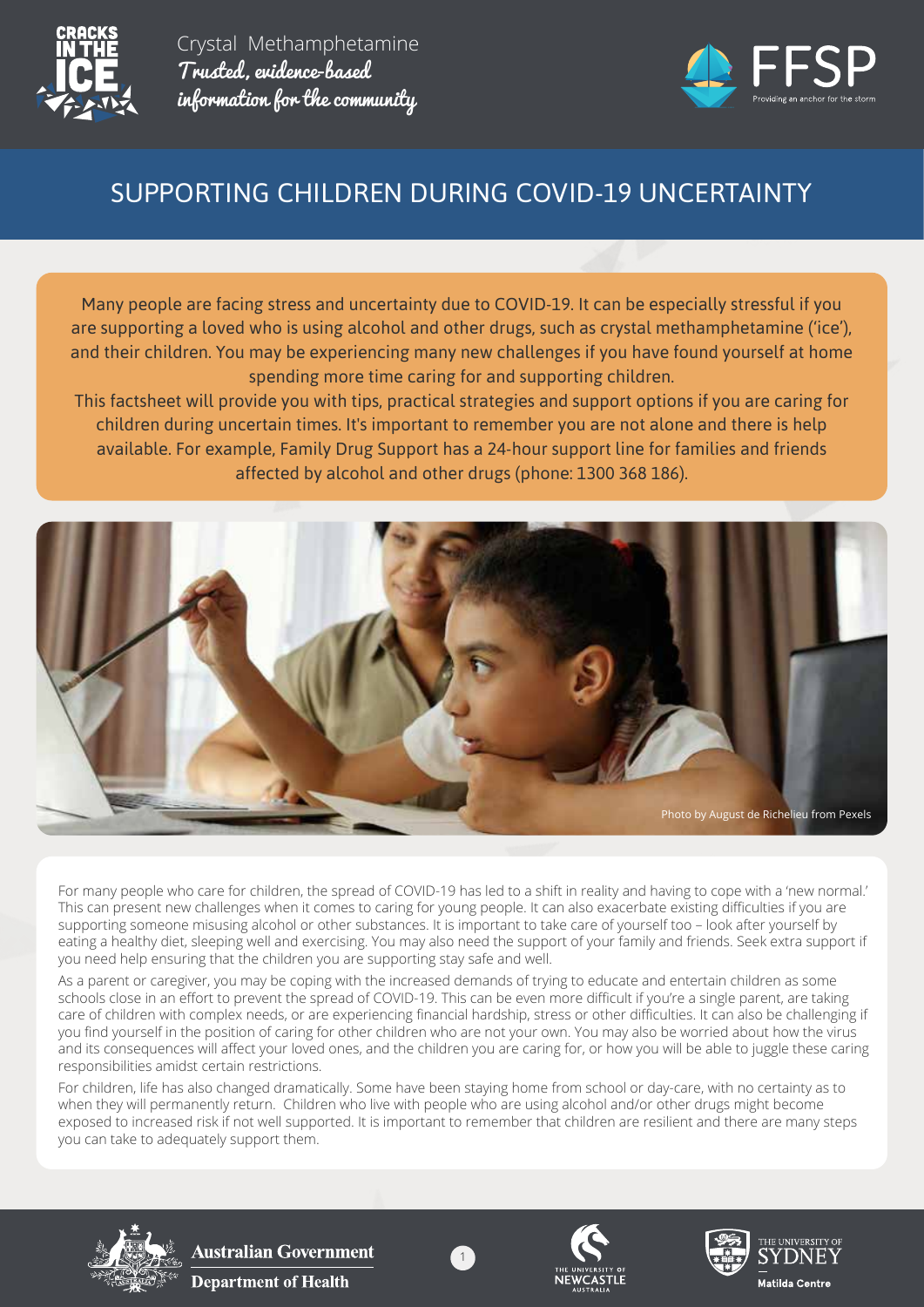



# SPEAKING WITH CHILDREN ABOUT COVID-19



### **Speak with them calmly and honestly**

You don't need to shield children from everything, but it is important to choose your words carefully and talk about the pandemic in a way that they understand. Statements such as 'this is a pandemic never seen before in our lifetime' are likely confusing and will not help calm or settle children.



#### **Encourage them to ask questions**

Childrens' curiosity during this time is important and offers an opportunity for you to support them. Children may ask if they will get sick or if you will get sick. You can reassure them that you're doing everything you can to keep them heathy and that hospitals are working really hard to make sure everyone who gets sick, can get better again.



#### **Ask them questions**

Find out what they want to know or what they are worried about. Reassure them that it is normal to be worried and that adults feel that way too. Try not to minimise or disregard their feelings when responding to their distress.



#### **Provide reassurance**

Current data suggests that children are not greatly impacted by the virus. You can tell them that most people who get sick will be healthy again soon. Remind them that staying home and staying well is about protecting people we love as well as people in the community.





**Australian Government Department of Health** 





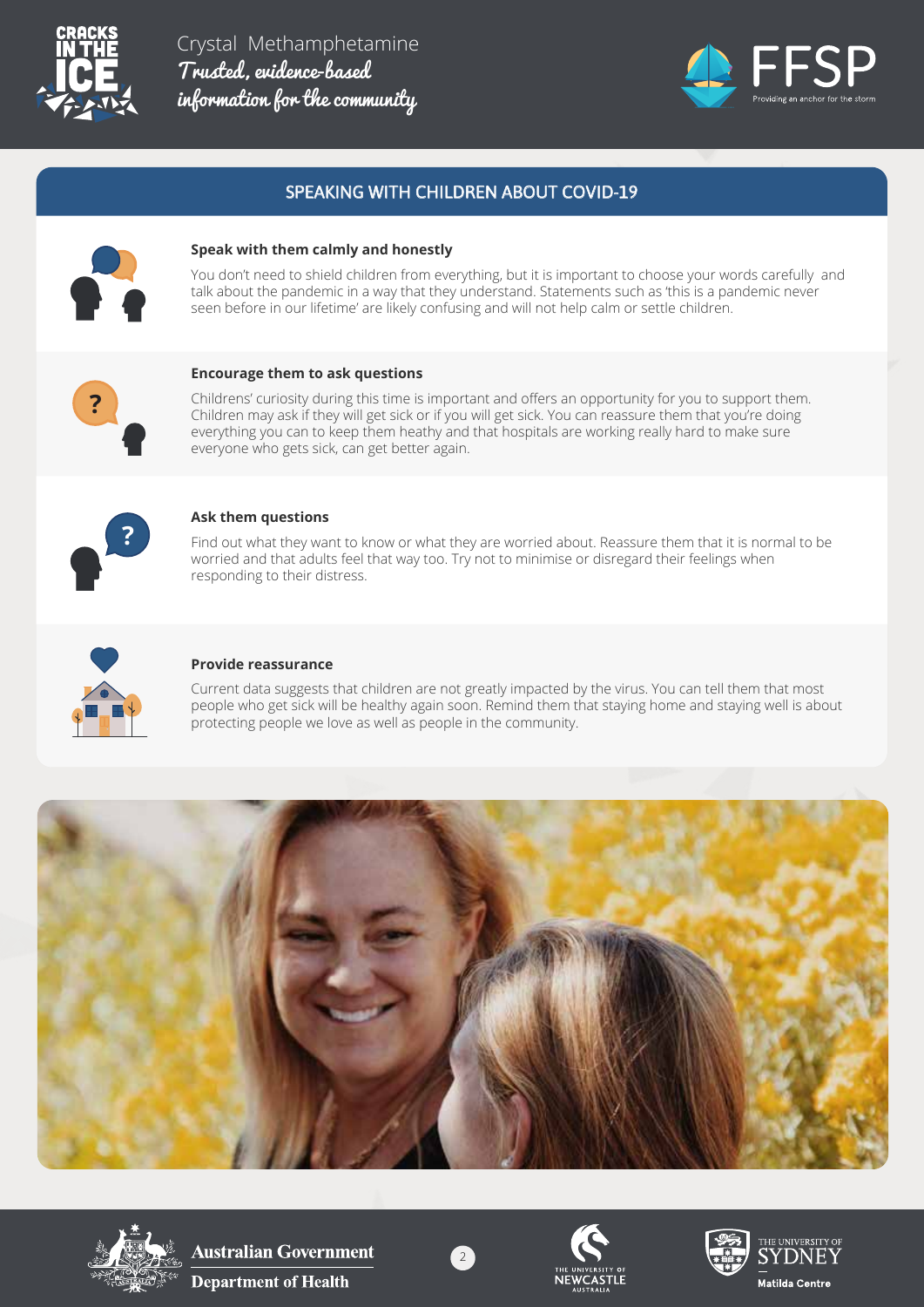



# PRACTICAL STRATEGIES

## **1. Stay active**

It is important to encourage physical activity in children and young people. Try to find creative ways to add activities into your daily routine. This could involve online exercise videos or going outside for walks or other activities if you are not in mandatory isolation.

## **2. Create a Safety Plan**

If you are concerned about the possibility of a loved one becoming violent or aggressive due to their use of ice, it is important to have a safety plan. Making a safety plan does not prevent a crisis but it will help you to respond to crises and get to safety faster. For more information about how to create a safety plan please click here.

#### **3. Maintain a routine and open communication**

Talking openly to children and answering questions will help reassure them. For school aged children, you will likely need to plan their schooling in collaboration with their teachers. Structure and routine are reassuring for children, even if the plan needs to be adapted as you go.



#### **4. Remain connected**

Encourage children to communicate with their friends and other family members. This can be through video and phone calls when they cannot see each other in person. There are also some fun apps that allow you to call and play games together.



## **5. Try to have fun**

Try to remember that children are looking to you for guidance on how to respond and behave. If you can, show them there is still time for fun.

## IF THIS HAS RAISED ANY CONCERNS, PLEASE CONTACT ONE OF THE SERVICES BELOW:

If you cannot cope. This has a result of the service services below: The service services below: The service  $\mathbb{R}^n$ This factsheet has included a list of services and resources to support you. Seek professional help if you are feeling overwhelmed or as though you cannot cope.

#### **Lifeline**

 $\bigoplus$ 

 $\blacksquare$  included a list of services and resources to support you. See to support you are feeling over  $\blacksquare$ **C** 13 11 14





www.lifeline.org.au

To more enables based information, researces and inno to support services relating to crystal meanampmetanime prease noise.<br>Cracks in the Ice. The Family and Friends Support Program also provides more information/resources **Lifeline** For more evidence-based information, resources and links to support services relating to crystal methamphetamine please visit concerned about a loved ones AOD use.

# FOR MORE INFORMATION AND SUPPORT SERVICES VISIT CRACKS IN THE ICE AND/OR THE FAMILY AND FRIENDS SUPPORT PROGRAM

3



Australian Government **Department of Health** 

1800 250 015





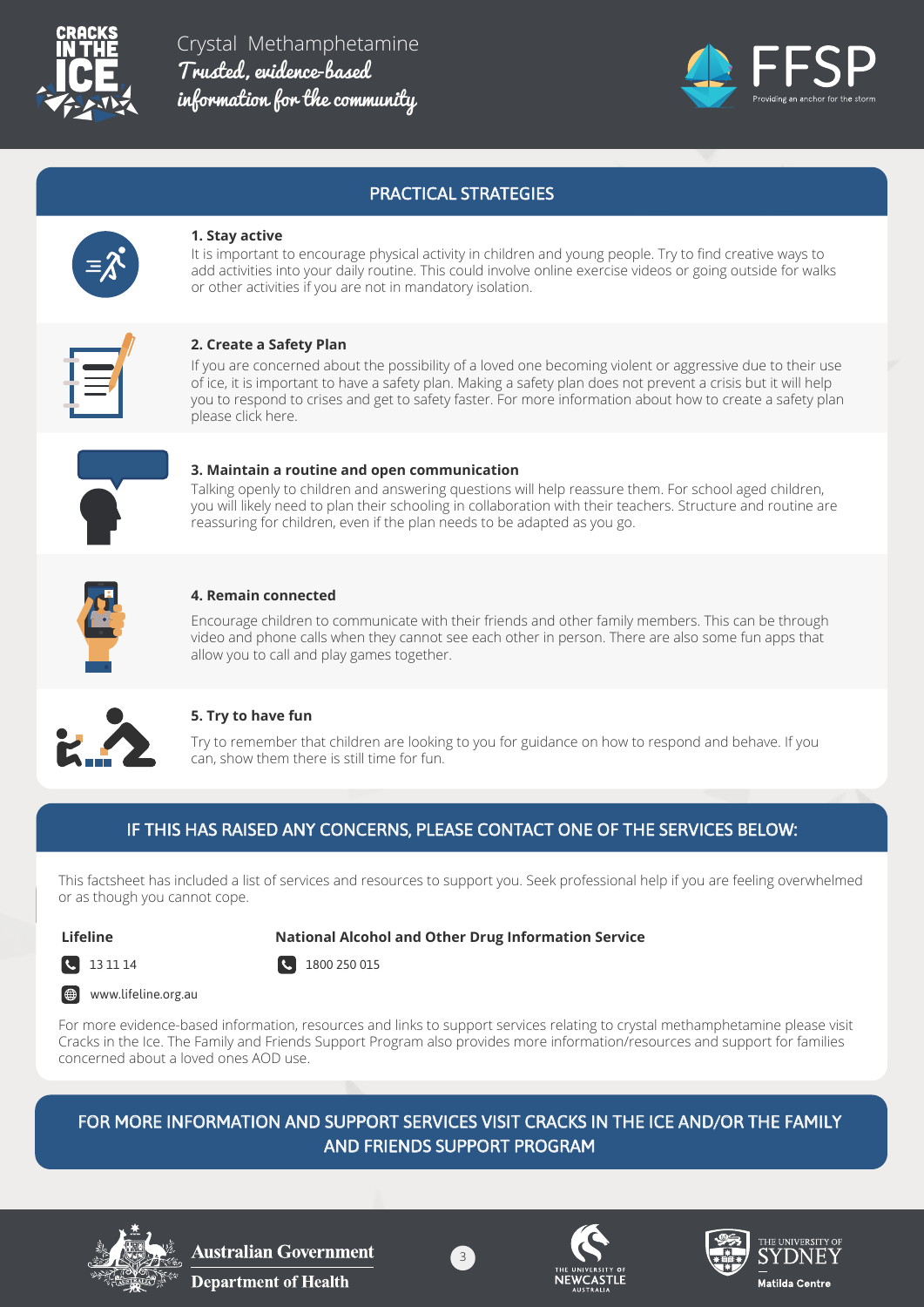



# GAMES FOR CHILDREN AND ADOLESCENTS

# While suitable for children, these are games that can be enjoyed by the whole family – not just young people!



#### **Would You Rather**

In this game, players go around a circle asking each member of the group a variety of hypothetical questions starting with 'Would You Rather'. Players only get 2 options to choose from. When they choose, they should explain to the group why they chose that answer.

#### **For example**

- 1. Would you rather only eat yellow or red foods for the rest of your life?
- 2. Would you rather swap lives with Beyonce or Billie Eilish?
- 3. Would you rather give up TV or music?



#### **If You…**

This game also involves posing hypothetical scenarios to players, but the questions remain open-ended so the players can come up with their own answers.

## **For example**

- 1. If you could spend a day with any celebrity, who would it be?
- 2. If you could go back to any period in history, which one would you choose?
- 3. If you had a superpower, what would it be?
- 4. If you could bring an animated character to life, who would you choose?



#### **Category Game**

In this game, a different person from the group chooses a category for each round. Players then take turns naming an item from that category. In the alphabet version of the game, the first item must start with the letter 'A'. The following item must then start with the letter 'B', then 'C', and so on. The round ends when players run out of things they can name.

## **For example**

If the category was 'Animals'…  $A =$  Anteater,  $B =$  Badger,  $C =$  Cat,  $D =$  Dingo etc.

In the more difficult version of the Category Game, we drop the alphabet rule and now each player must name an item that begins with the last letter of the previous item.



Australian Government **Department of Health** 



4